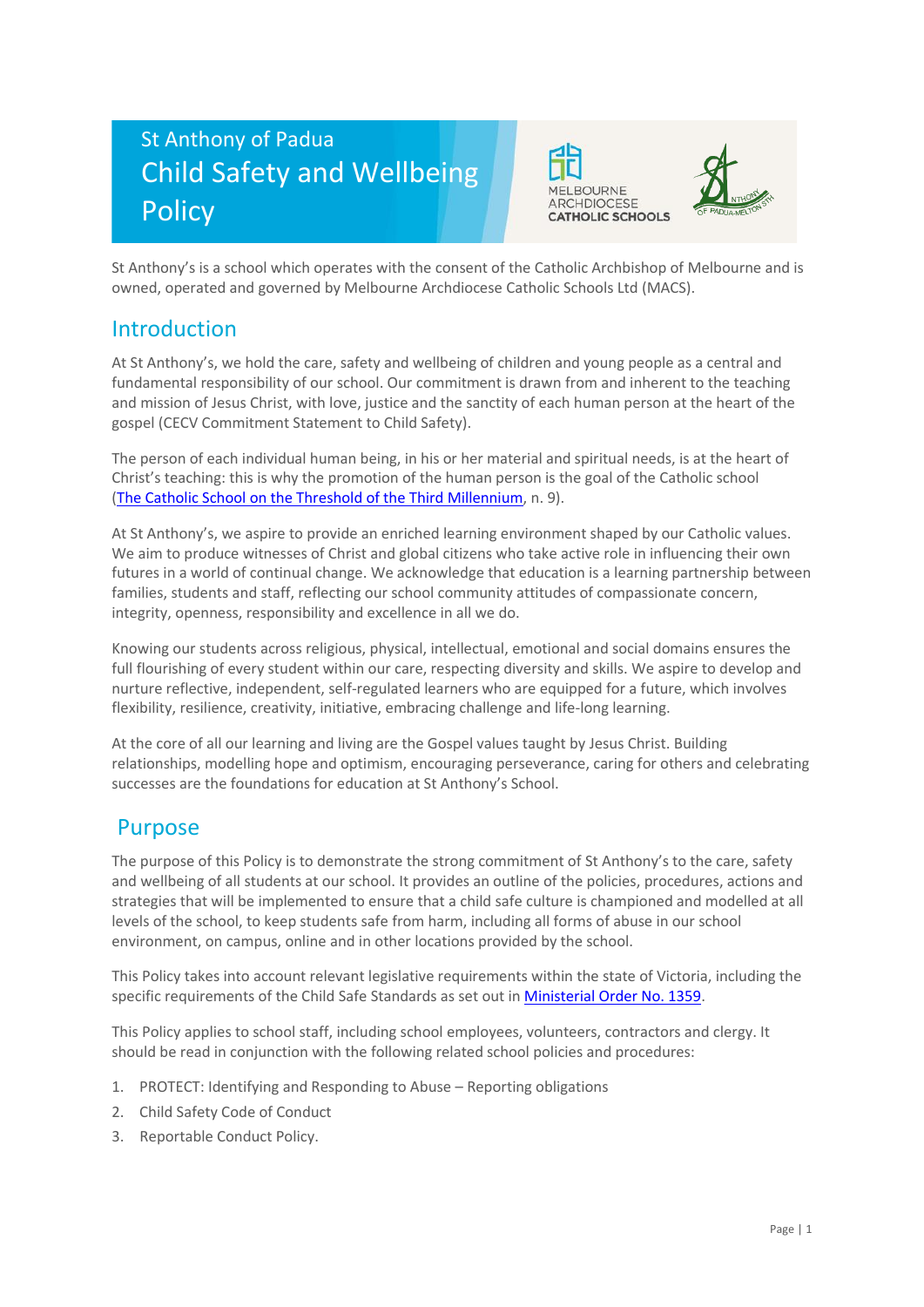# **Principles**

Catholic schools have a moral, legal and mission-driven responsibility to create nurturing school environments where children and young people are respected, their voices are heard, and they are safe and feel safe (CECV Commitment Statement to Child Safety).

The following principles underpin our commitment to child safety and wellbeing at St Anthony's:

- All students deserve, as a fundamental right, safety and protection from all forms of abuse and neglect.
- Our school works in partnership with families and the community to ensure that they are engaged in decision-making processes, particularly those that have an impact on child safety and wellbeing and protection.
- All students have the right to a thorough and systematic education in all aspects of personal safety, in partnership with their parents/guardians/carers.
- All adults in our school, including teaching and non-teaching staff, clergy, volunteers and contractors, have a responsibility to care for children and young people, to positively promote their wellbeing, to identify and mitigate risks related to child safety and wellbeing in the school environment and to protect them from any kind of harm or abuse.
- The policies, guidelines and codes of conduct for the care, wellbeing and protection of students are based on honest, respectful and trusting relationships between adults and children and young people.
- Policies and practices demonstrate compliance with legislative requirements and cooperation with the Church, governments, the police and human services agencies.
- All persons involved in situations where harm is suspected or disclosed must be treated with sensitivity, dignity and respect.
- All members of the school community (including students and their families) are kept informed of child safety and wellbeing matters (where appropriate) and are involved in promoting child safety and wellbeing.
- Staff, clergy, volunteers, contractors, parents and students should feel free to raise concerns about child safety and wellbeing, knowing these will be taken seriously by school leadership.
- Appropriate confidentiality will be maintained, with information being provided to those who have a right or a need to be informed, either legally (including under legislated information sharing schemes being Child Information Sharing Scheme (CISS) or Family Violence Information Sharing Scheme (FVISS)) or pastorally.

# Definitions

**Child** means a child or young person who is under the age of 18 years.

#### **Child abuse** includes:

- (a) any act committed against a child involving:
	- (i) a sexual offence
	- (ii) an offence under section 49B(2) of the *Crimes Act 1958* (grooming)
- (b) the infliction, on a child, of:
	- (i) physical violence
	- (ii) serious emotional or psychological harm
- (c) serious neglect of a child.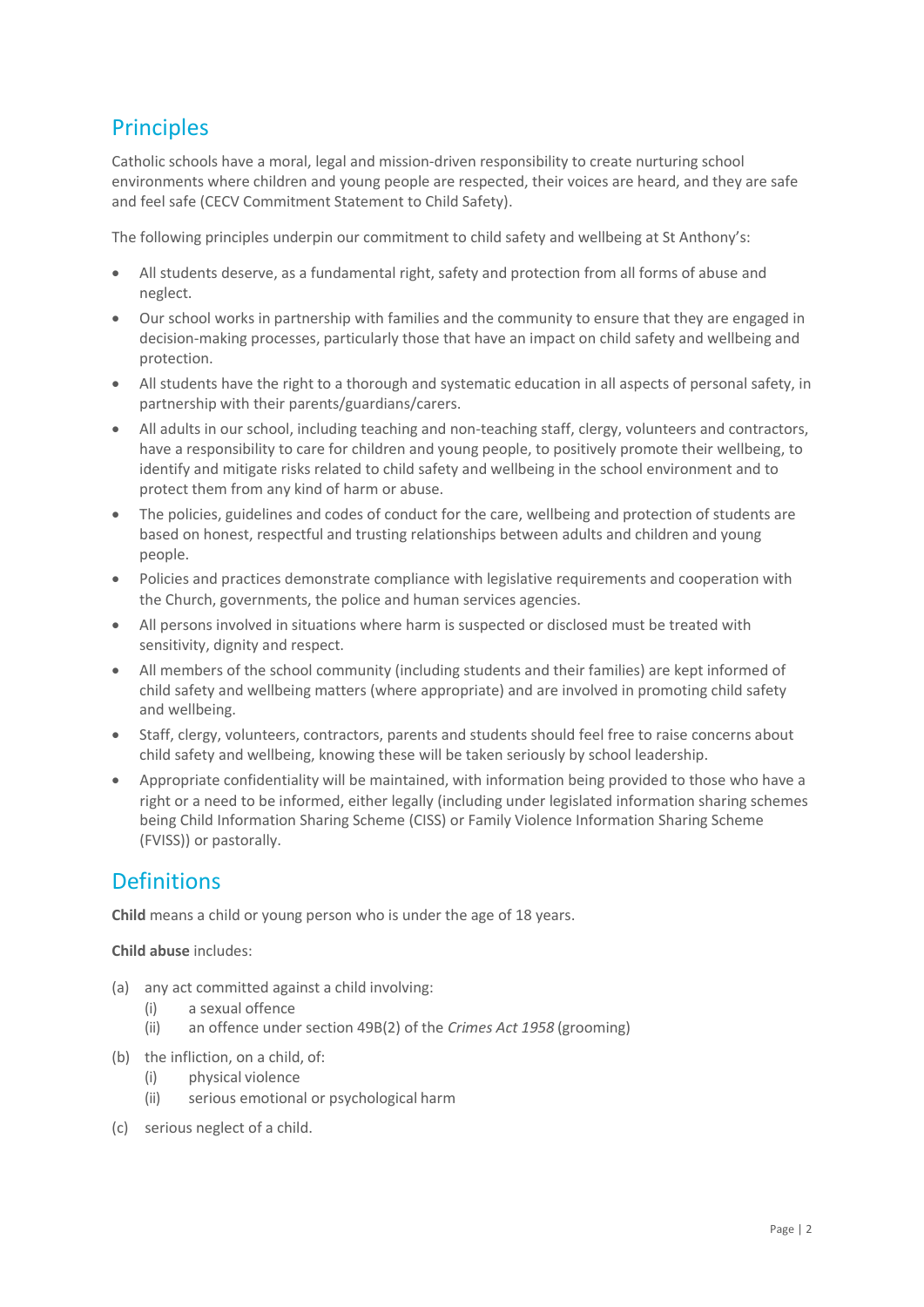**Child safety** encompasses matters related to protecting all children from child abuse, managing the risk of child abuse, providing support to a child at risk of child abuse, and responding to suspicions, incidents, disclosures or allegations of child abuse (Ministerial Order No. 1359).

**Child neglect** includes a failure to provide the child with an adequate standard of nutrition, medical care, clothing, shelter or supervision to the extent that the health and physical development of the child is significantly impaired or placed at serious risk (PROTECT: Identifying and responding to all forms of abuse [in Victorian schools\)](http://www.cecv.catholic.edu.au/getmedia/ebe135a4-d1b3-48a0-81fe-50d4fc451bcd/Identifying-and-Responding-to-All-Forms-of-Abuse.aspx#page%3D27).

**Child physical abuse** generally consists of any non-accidental infliction of physical violence on a child by any person [\(PROTECT: Identifying and responding to all forms of abuse in Victorian schools\)](https://www.cecv.catholic.edu.au/getmedia/ebe135a4-d1b3-48a0-81fe-50d4fc451bcd/Identifying-and-Responding-to-All-Forms-of-Abuse.aspx#page%3D15).

**Child sexual abuse** is when a person uses power or authority over a child to involve them in sexual activity. It can include a wide range of sexual activity and does not always involve physical contact or force [\(PROTECT: Identifying and responding to all forms of abuse in Victorian schools\)](https://www.cecv.catholic.edu.au/getmedia/ebe135a4-d1b3-48a0-81fe-50d4fc451bcd/Identifying-and-Responding-to-All-Forms-of-Abuse.aspx#page%3D17).

**Emotional child abuse** occurs when a child is repeatedly rejected, isolated or frightened by threats, or by witnessing family violence [\(PROTECT: Identifying and responding to all forms of abuse in Victorian schools\)](https://www.cecv.catholic.edu.au/getmedia/ebe135a4-d1b3-48a0-81fe-50d4fc451bcd/Identifying-and-Responding-to-All-Forms-of-Abuse.aspx#page%3D26).

**Grooming** is when a person engages in predatory conduct to prepare a child for sexual activity at a later date. It can include communication and/or attempting to befriend or establish a relationship or other emotional connection with the child or their parent/carer [\(PROTECT: Identifying and responding to all](https://www.cecv.catholic.edu.au/getmedia/ebe135a4-d1b3-48a0-81fe-50d4fc451bcd/Identifying-and-Responding-to-All-Forms-of-Abuse.aspx#page%3D20)  [forms of abuse in Victorian schools\)](https://www.cecv.catholic.edu.au/getmedia/ebe135a4-d1b3-48a0-81fe-50d4fc451bcd/Identifying-and-Responding-to-All-Forms-of-Abuse.aspx#page%3D20).

**Mandatory reporting:** The legal requirement under the *Children, Youth and Families Act 2005* (Vic.) to protect children from harm relating to physical and sexual abuse. The Principal, registered teachers and early childhood teachers, school counsellors, religious clergy, medical practitioners and nurses at a school are mandatory reporters under this Act (PROTECT: Identifying and responding to all forms of abuse in [Victorian schools\)](http://www.cecv.catholic.edu.au/getmedia/ebe135a4-d1b3-48a0-81fe-50d4fc451bcd/Identifying-and-Responding-to-All-Forms-of-Abuse.aspx#page%3D8).

**Reasonable belief – mandatory reporting:** When school staff are concerned about the safety and wellbeing of a child or young person, they must assess that concern to determine if a report should be made to the relevant agency. This process of considering all relevant information and observations is known as forming a reasonable belief. A 'reasonable belief' or a 'belief on reasonable grounds' is not the same as having proof, but is more than mere rumour or speculation. A reasonable belief is formed if a reasonable person in the same position would have formed the belief on the same grounds [\(PROTECT:](http://www.cecv.catholic.edu.au/getmedia/ebe135a4-d1b3-48a0-81fe-50d4fc451bcd/Identifying-and-Responding-to-All-Forms-of-Abuse.aspx#page%3D35)  [Identifying and responding to all forms of abuse in Victorian schools\)](http://www.cecv.catholic.edu.au/getmedia/ebe135a4-d1b3-48a0-81fe-50d4fc451bcd/Identifying-and-Responding-to-All-Forms-of-Abuse.aspx#page%3D35).

**Reasonable belief – reportable conduct scheme:** When a person has a reasonable belief that a worker/volunteer has committed reportable conduct or misconduct that may involve reportable conduct. A reasonable belief is more than suspicion and there must be some objective basis for the belief. It does not necessitate proof or require certainty.

NOTE: the difference between the reasonable belief definitions under mandatory reporting and the reportable conduct scheme is the category of persons who are required to, or can, form the reasonable belief which forms the basis for a report.

**Reportable conduct:** Five types of reportable conduct are listed in the *Child Wellbeing and Safety Act 2005* (Vic.) (as amended by the *Children Legislation Amendment (Reportable Conduct) Act 2017*). These include:

- 1. sexual offences (against, with or in the presence of a child)
- 2. sexual misconduct (against, with or in the presence of a child)
- 3. physical violence (against, with or in the presence of a child)
- 4. behaviour that is likely to cause significant emotional or psychological harm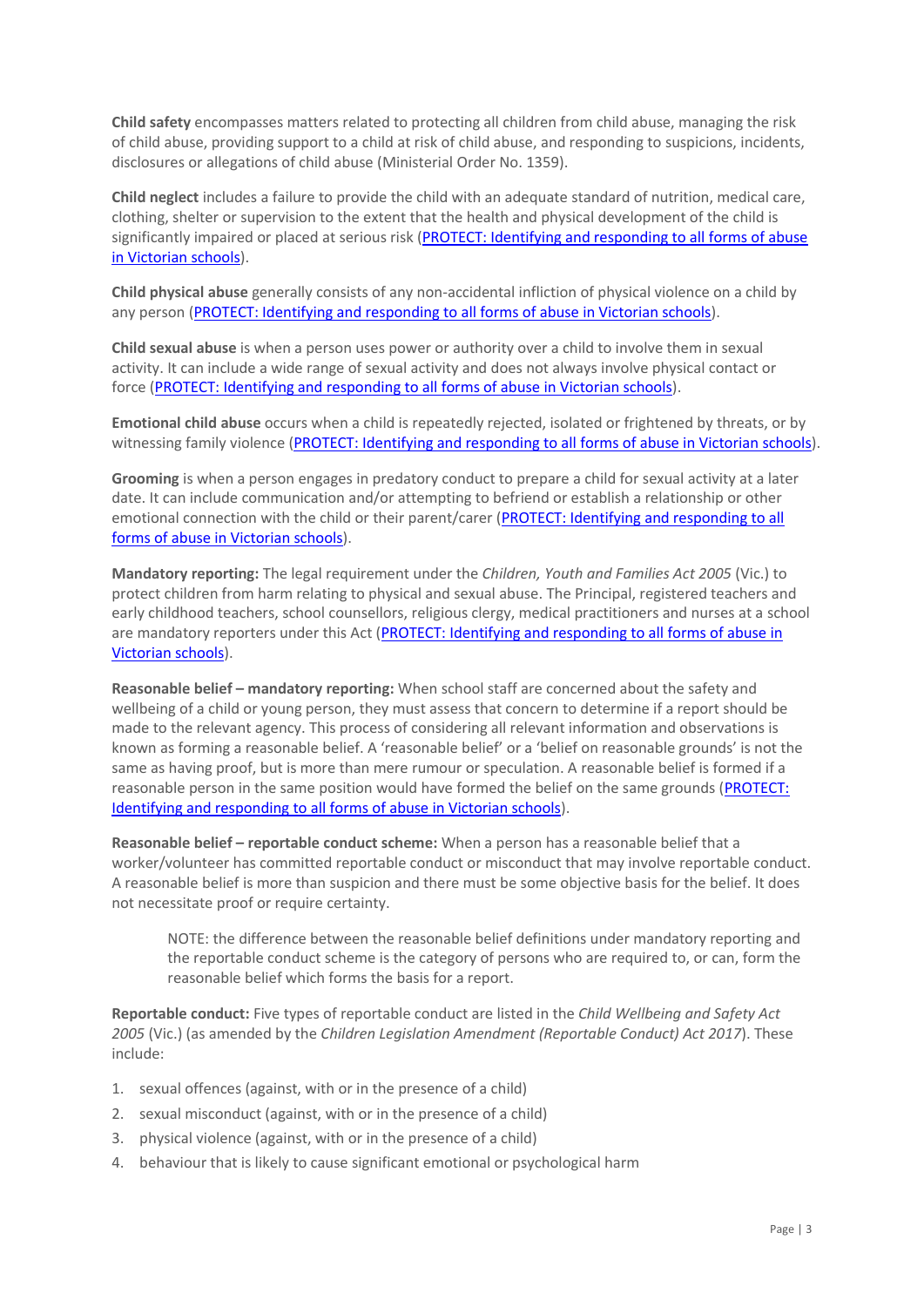#### 5. significant neglect.

**School environment** means any of the following physical, online or virtual places used during or outside school hours:

- a campus of the school
- online or virtual school environments made available or authorized by St Anthony's for use by a child or student (including email, intranet systems, software, applications, collaboration tools and online services)
- other locations provided by the school or through a third-part provider for a child or student to use including, but not limited to, locations used for school camps, approved homestay accommodation, delivery of education and training, sporting events, excursions, competitions and other events) (Ministerial Order No. 1359).

**School staff** means an individual working in a school environment who is:

- directly engaged or employed by a school governing authority
- a contracted service provider engaged by MACS (whether or not a body corporate or any other person is an intermediary) engaged to perform child-related work for St Anthony's.
- a minister of religion, a religious leader or an employee or officer of a religious body associated with MACS (Ministerial Order No. 1359).

**Volunteer** means a person who performs work without remuneration or reward for St Anthony's in the school environment.

### Policy commitments

All students enrolled at St Anthony's have the right to feel safe and be safe. The safety and wellbeing of children in our care will always be our first priority and we do not and will not tolerate child abuse. We aim to create a child-safe and child-friendly environment where children are free to enjoy life to the full without any concern for their safety. There is particular attention paid to the most vulnerable children, including Aboriginal and Torres Strait Islander children, children from culturally and/or linguistically diverse backgrounds, children with a disability, children who are unable to live at home, international students, and LGBTIQ+ students.

#### **Our commitment to our students**

- We commit to the safety and wellbeing of all children and young people enrolled in our school.
- We commit to providing children and young people with positive and nurturing experiences.
- We commit to listening to children and young people, and empowering them by ensuring that they understand their rights (including to safety, information and participation), and by taking their views seriously and addressing any concerns that they raise with us.
- We commit to taking action to ensure that children and young people are protected from abuse or harm.
- We commit to ensuring that the needs of all children and young people enrolled in our school are met, including those who are most vulnerable.
- We commit to recognising the importance of friendships and to encouraging support from peers, to help children and students feel safe and less isolated.
- We commit to developing a culture that facilitates and provides opportunities for children and student participation, and that strengthens the confidence and engagement of children and students by being responsive to their input.
- We commit to teaching children and young people the necessary skills and knowledge to understand and maintain their personal safety and wellbeing.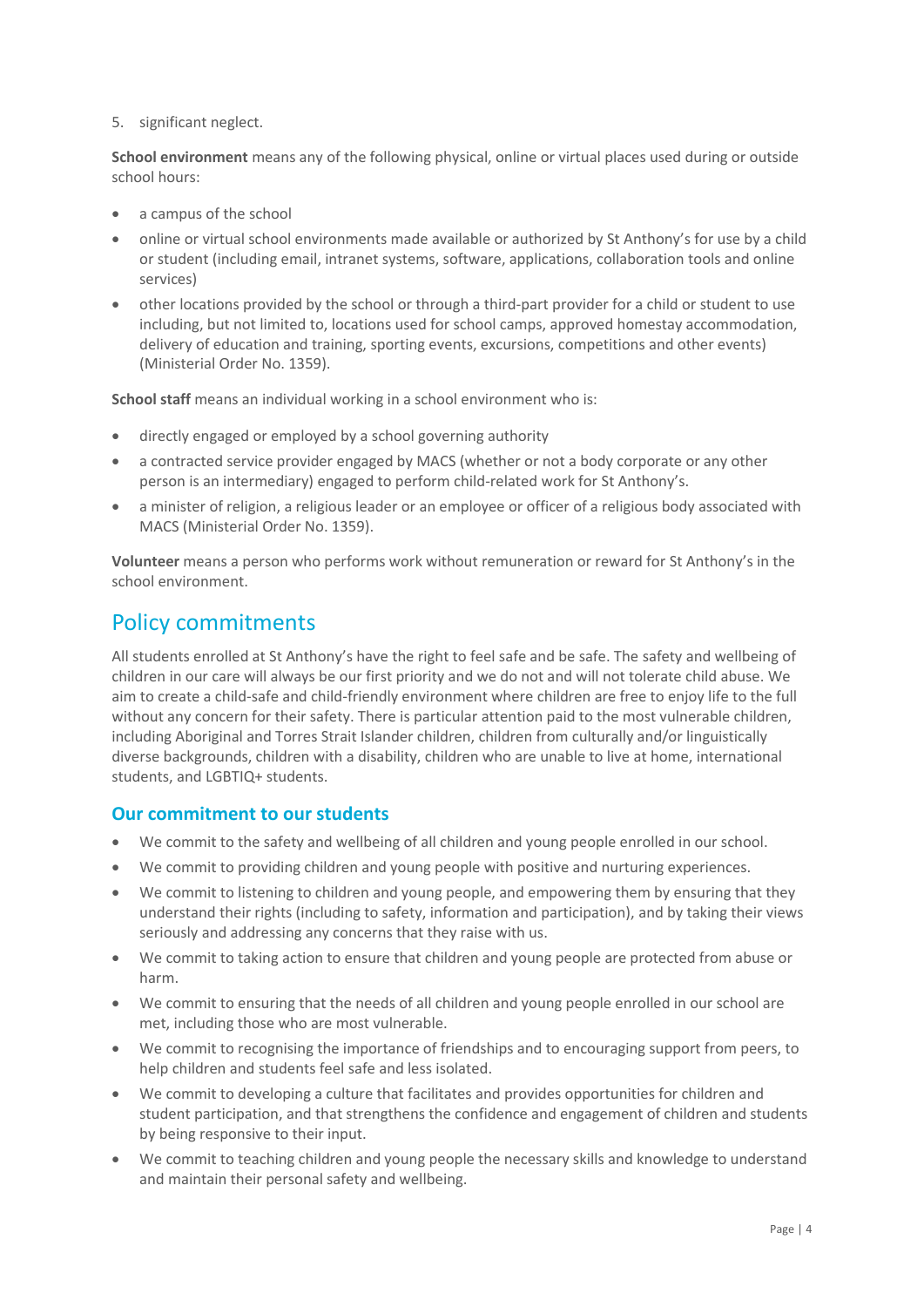• We commit to seeking input and feedback from students regarding the creation of a safe school environment.

#### **Our commitment to parents, guardians and carers**

- We commit to communicating honestly and openly with parents, guardians and carers about the wellbeing and safety of their children.
- We commit to engaging with, and listening to, the views of parents, guardians and carers about our child safety and wellbeing practice, policies and procedures.
- We commit to transparency in our decision-making with parents, guardians and carers where it will not compromise the safety of children or young people.
- We commit to open engagement and communication with parents, guardians and carers about our child safe approach and our operations and governance related to child safety and wellbeing.
- We commit to ensuring that relevant information relating to child safety and wellbeing is accessible to parents, guardians and carers.
- We commit to acknowledging the cultural diversity of students and families, and being sensitive to how this may impact on student safety issues.
- We commit to continuously reviewing and improving our systems to protect children from abuse.

### **Our commitment to our school staff (school employees, volunteers, contractors and clergy)**

- We commit to providing all St Anthony's staff with the necessary support to enable them to fulfil their roles, and to ensure that staff are attuned to signs of harm and are able to facilitate childfriendly ways for children and students to express their views, participate in decision-making and raise their concerns. This will include regular and appropriate learning opportunities.
- We commit to providing regular opportunities to clarify and confirm policy and procedures in relation to child safety and wellbeing, and young people's protection and wellbeing. This will include annual training in the principles and intent of the Child Safety and Wellbeing Policy and Child Safety Code of Conduct, and staff responsibilities to report concerns.
- We commit to listening to all concerns voiced by St Anthony's staff, clergy, volunteers and contractors about keeping children and young people safe from harm.
- We commit to providing opportunities for St Anthony's school employees, volunteers, contractors and clergy to receive formal debriefing and counselling arising from incidents of the abuse of a child or young person.

### Responsibilities and organisational arrangements

Everyone employed or volunteering at St Anthony's has a responsibility to understand the important and specific role they play individually and collectively to ensure a child safe culture in which the wellbeing and safety of all students is at the forefront of all they do and every decision they make (CECV Commitment Statement to Child Safety).

The school has allocated roles and responsibilities for child safety as follows:

Child Safety Leader – Lauren Caldow

Assistant Child Safety Leader – Andrea Lalor

Child Safety Team – Lauren Caldow, Andrea Lalor, Liam Wilson, Karen Pawlowicz, Lauren Calleja, Emma Conroy, Julie Darling, Kylie Fahey, Karen Watts & Daphne Attard.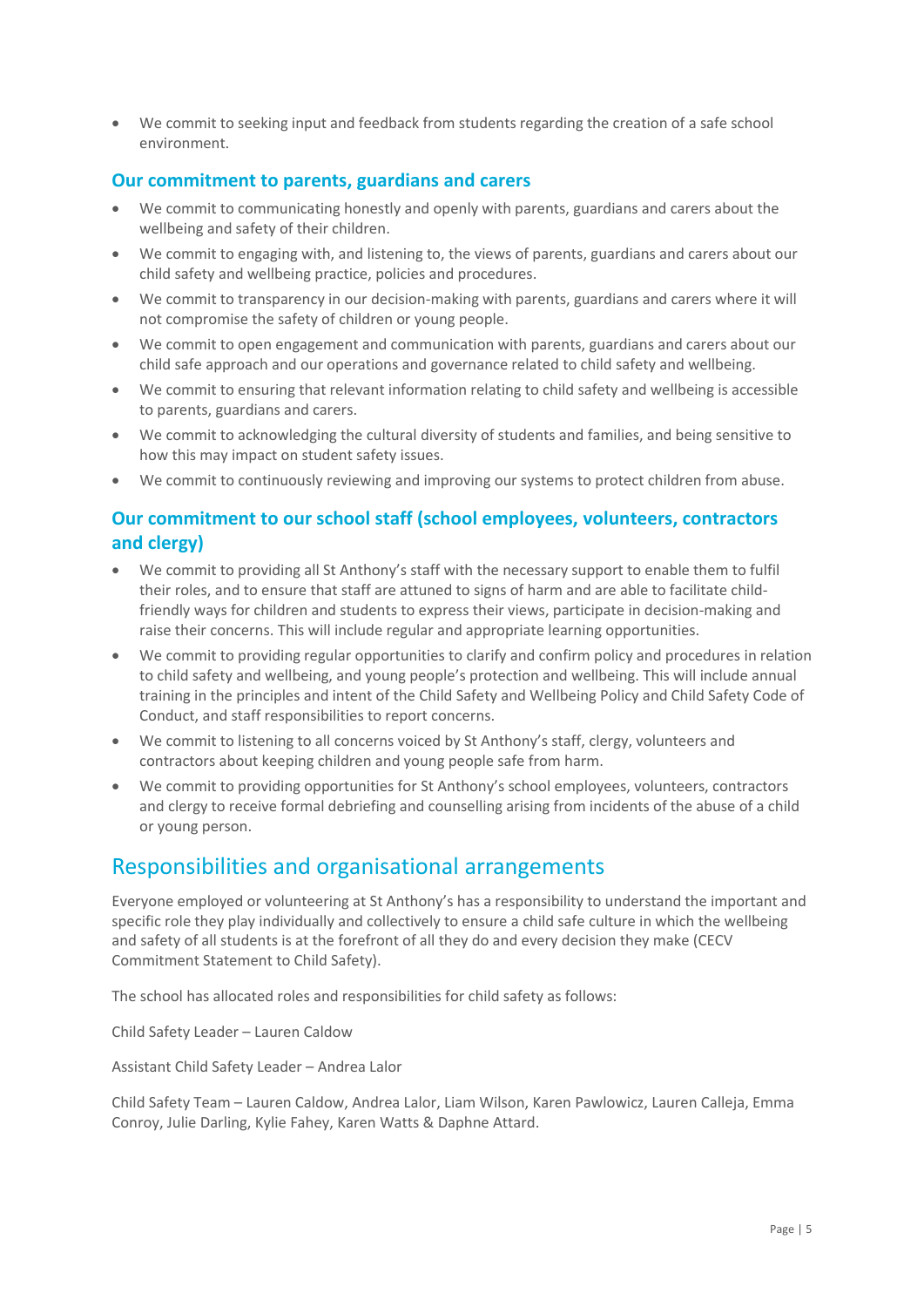### **Guide to responsibilities of school leadership**

The Principal, the school governing authority and school leaders at St Anthony's recognise their particular responsibility to ensure the development of preventative and proactive strategies that promote a culture of openness, awareness of and shared responsibility for child safety and wellbeing. Responsibilities include:

- creating an environment for children and young people to be safe and to feel safe
- upholding high principles and standards for all staff, clergy, volunteers and contractors
- promoting models of behaviour between adults and children and young people based on mutual respect and consideration
- ensuring thorough and rigorous practices are applied in the recruitment, screening and ongoing professional learning of staff and volunteers
- ensuring that school personnel have regular and appropriate learning to develop their knowledge of, openness to and ability to prevent, identify and address child safety and wellbeing matters
- ensuring that the school has in place appropriate risk management strategies and practices that focus on preventing, identifying and mitigating risks related to child safety and wellbeing in the school environment
- providing regular opportunities to clarify and confirm legislative obligations, policy and procedures in relation to children and young people's protection and wellbeing
- ensuring the school meets the specific requirements of the Victorian Child Safe Standards as set out in Ministerial Order No. 1359
- ensuring the school takes specific action to protect children from abuse in line with the three new criminal offences introduced under the *Crimes Act 1958* (Vic.) and in line wit[h PROTECT: Identifying](http://www.cecv.catholic.edu.au/getmedia/ebe135a4-d1b3-48a0-81fe-50d4fc451bcd/Identifying-and-Responding-to-All-Forms-of-Abuse.aspx)  [and responding to all forms of abuse in Victorian schools](http://www.cecv.catholic.edu.au/getmedia/ebe135a4-d1b3-48a0-81fe-50d4fc451bcd/Identifying-and-Responding-to-All-Forms-of-Abuse.aspx)
- ensuring the school understands and reports all matters that may constitute reportable conduct under the Reportable Conduct Scheme and in accordance with the School's reportable conduct policy
- sharing information under legislated information sharing schemes (CISS and FVISS) in accordance with the school's prescribed role as an ISF
- ensuring that the school monitors and reviews the risks related to child safety and wellbeing, including evaluating the effectiveness of the implementation of its risk controls, on an annual basis.

#### **Guide to responsibilities of school staff**

Responsibilities of school staff (school employees, contractors and clergy) and volunteers include:

- treating children and young people with dignity and respect, acting with propriety, providing a duty of care, and protecting children and young people in their care
- following the legislative and internal school policies, procedures and processes in the course of their work, if they form a reasonable belief that a child or young person has been or is being abused or neglected
- providing a physically and psychologically safe environment where the wellbeing of children and young people is nurtured
- undertaking regular training and education in order to understand their individual responsibilities in relation to child safety, and the wellbeing of children and young people, including ways to prevent, identify and mitigate risks relating to child safety and wellbeing
- assisting children and young people to develop positive, responsible and caring attitudes and behaviours which recognise the rights of all people to be safe and free from abuse
- following the school's Child Safety Code of Conduct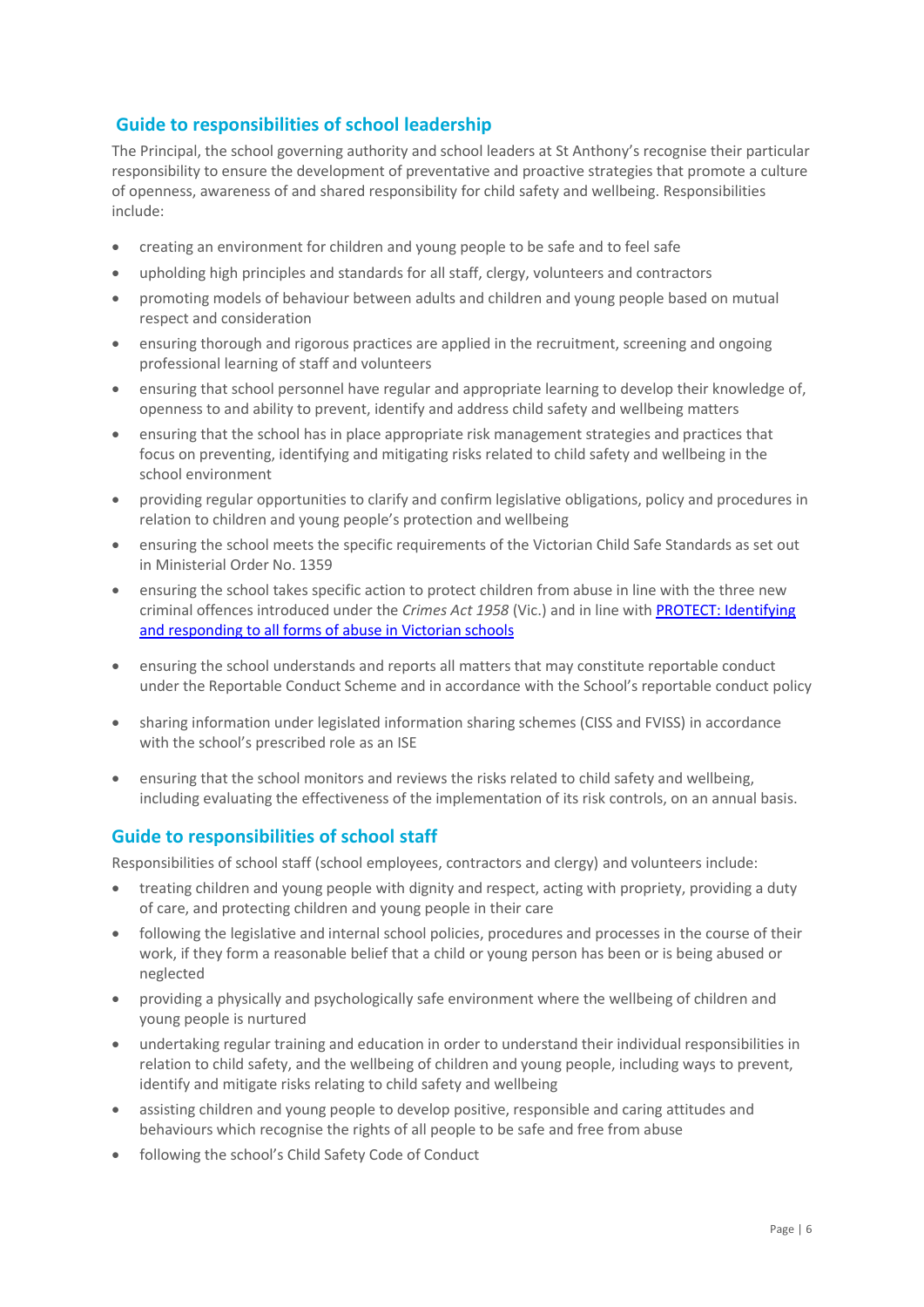• where risks of child abuse are identified, ensuring that action is taken to mitigate against those risks and that risks and actions are appropriately recorded.

#### **Organisational arrangements**

The Principal has the overall leadership role in monitoring and responding to the policy, procedures and practices for child safety and wellbeing in St Anthony's in accordance with this Policy.

We have appointed a Child Safety Leader/Officer and the role description is available on the school's internal drive (teacher shared). The Child Safety Leader and Principal appoint a Child Safety Team.

- The Child Safety and Wellbeing Team assists the Principal.
- The Child Safety and Wellbeing Team works in preventing, identifying and mitigating risks in child safety and wellbeing.
- The Child Safety and Wellbeing Team also supports the Principal to monitor implementation of school policies, procedures and practices, to monitor and review the risks associated with child safety and wellbeing (including by and to identify professional learning.

St Anthony's website and newsletter will provide information to keep parents and carers informed of child safety and wellbeing commitments, procedures and arrangements.

# Expectation of our school staff and volunteers – Child Safety Code of **Conduct**

At St Anthony's, we expect school employees, volunteers, contractors and clergy to proactively ensure the safety and wellbeing of students at all times, to identify concerns about child safety and wellbeing and to take appropriate action if there are concerns about the safety and wellbeing of any child at the school. All school staff must remain familiar with the relevant laws, the code of conduct, and policies and procedures in relation to child protection, and comply with all requirements. We have developed a Child Safety Code of Conduct [Child Safety Code of Conduct,](https://www.sameltonsth.catholic.edu.au/resource/st-anthonys-child-safety-code-of-conduct/) which recognises the critical role that school staff play in protecting the students in our care and establishes clear expectations of school employees, volunteers, contractors and clergy for appropriate behaviour with children in order to safeguard them against abuse and/or neglect.

Our Code also protects school staff and volunteers through clarification of acceptable and unacceptable behaviour.

# Student safety and participation

At St Anthony's, we actively encourage all students to openly express their views and feel comfortable about giving voice to the things that are important to them.

We teach students about what they can do if they feel unsafe and enable them to understand, identify, discuss and report their concerns. We listen to and act on any concerns students, or their parents or carers, raise with us.

The curriculum design integrates appropriate knowledge and skills to enhance students' understanding of being safe, as well as their understanding of their rights to safety, information and participation. Teaching and learning strategies that acknowledge and support student agency and voice are implemented. We ensure that students are offered access to sexual abuse prevention programs and to relevant related information in an age-appropriate way.

We have developed appropriate education about:

• standards of behaviour for students attending our school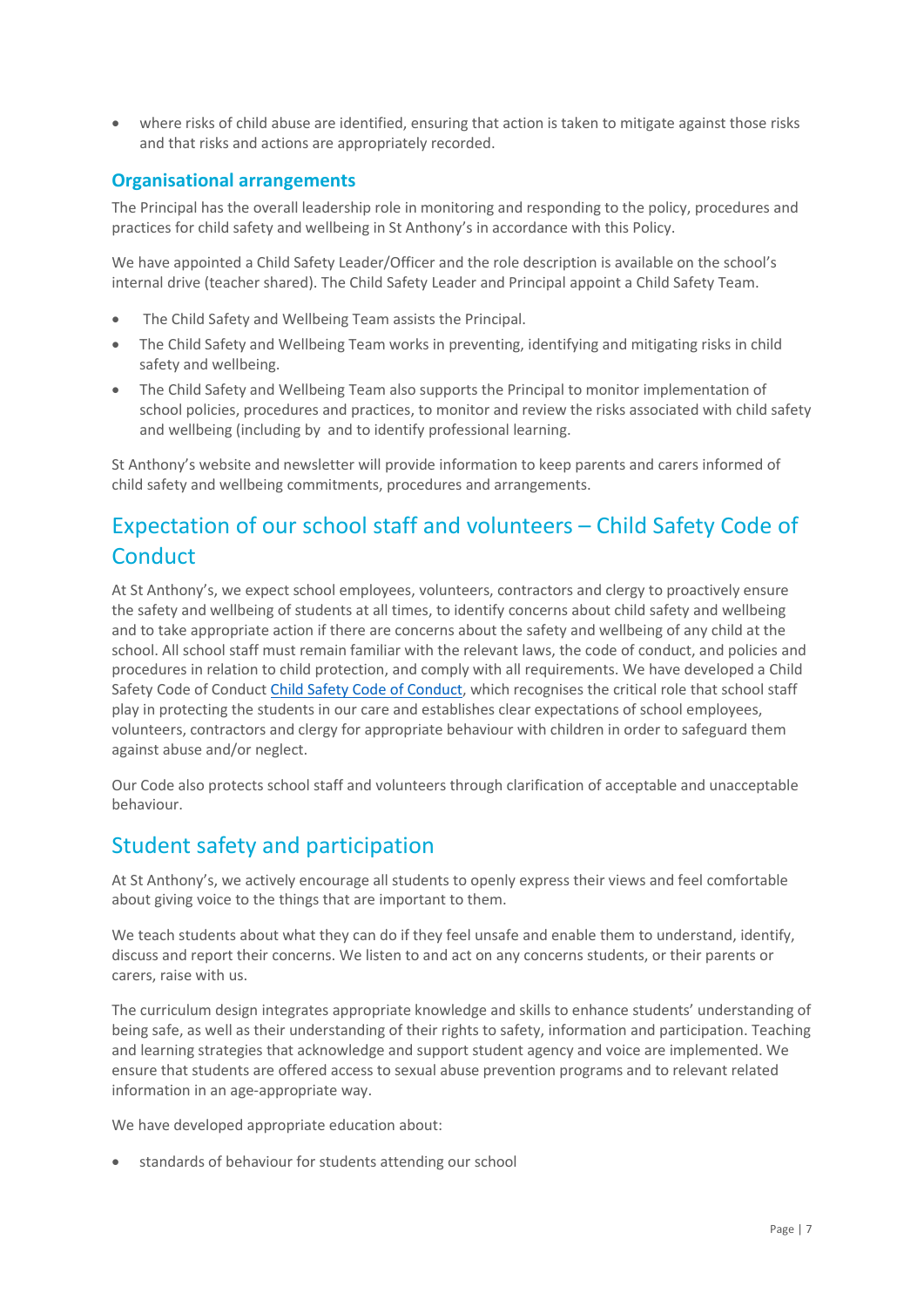- healthy and respectful relationships (including sexuality)
- resilience
- child abuse awareness and prevention.

We have also developed curriculum planning documents that detail the strategies and actions the school takes to implement its obligations to ensure that:

- children and students are informed about all of their rights, including to safety, information and participation
- the importance of friendship is recognised and support from peers is encouraged, to help children and students feel safe and be less isolated
- staff and volunteers are attuned to signs of harm and facilitate child-friendly ways for children and students to express their views, participate in decision-making and raise their concerns
- we have strategies in place to develop a culture that facilitates participation and is responsive to the input of children and students
- we provide opportunities for children and students to participate and is responsive to their contributions to strengthen confidence and engagement
- students are offered access to sexual abuse prevention programs and to relevant information in an age-appropriate way.

As a school, we implement strategies such as the following, to promote the participation and empowerment of children:

- School Nurse Program
- Morning Circle
- School Counsellor & Psychologist
- Student Leaders
- Buddy Programs

### Reporting and responding

Our school creates records relevant to any child safety complaints, disclosures or breaches of the Child Safety Code of Conduct, and maintains and disposes of those records in accordance with security and privacy requirements and [Public Record Office Victoria Recordkeeping Standards](https://prov.vic.gov.au/sites/default/files/files/documents/1906v1.0.pdf) (including minimum retention periods). Our school complies with legal obligations that relate to managing the risk of child abuse under the *Children, Youth and Families Act 2005* (Vic.), the *Crimes Act 1958* (Vic.), the *Child Wellbeing and Safety Act 2005* (Vic.) and the recommendations of the *[Betrayal of Trust](http://www.parliament.vic.gov.au/fcdc/article/1788)* report.

Child protection reporting obligations fall under separate pieces of legislation with differing reporting requirements.

Our school's [PROTECT: Identifying](https://www.sameltonsth.catholic.edu.au/resource/st-anthonys-protect-identifying-and-responding-to-abuse-reporting-obligations/) and Responding to Abuse - Reporting obligations PROTECT: Identifying [and Responding to Abuse](https://www.sameltonsth.catholic.edu.au/resource/st-anthonys-protect-identifying-and-responding-to-abuse-reporting-obligations/) – Reporting obligations, updated on 13<sup>th</sup> April 2022, sets out the actions required under the relevant legislation when there is a reasonable belief that a child at our school is in need of protection or a criminal offence has been committed, and provides guidance and procedures on how to make a report.

Our policy assists staff, volunteers and families to:

• identify the indicators of a child or young person who may be in need of protection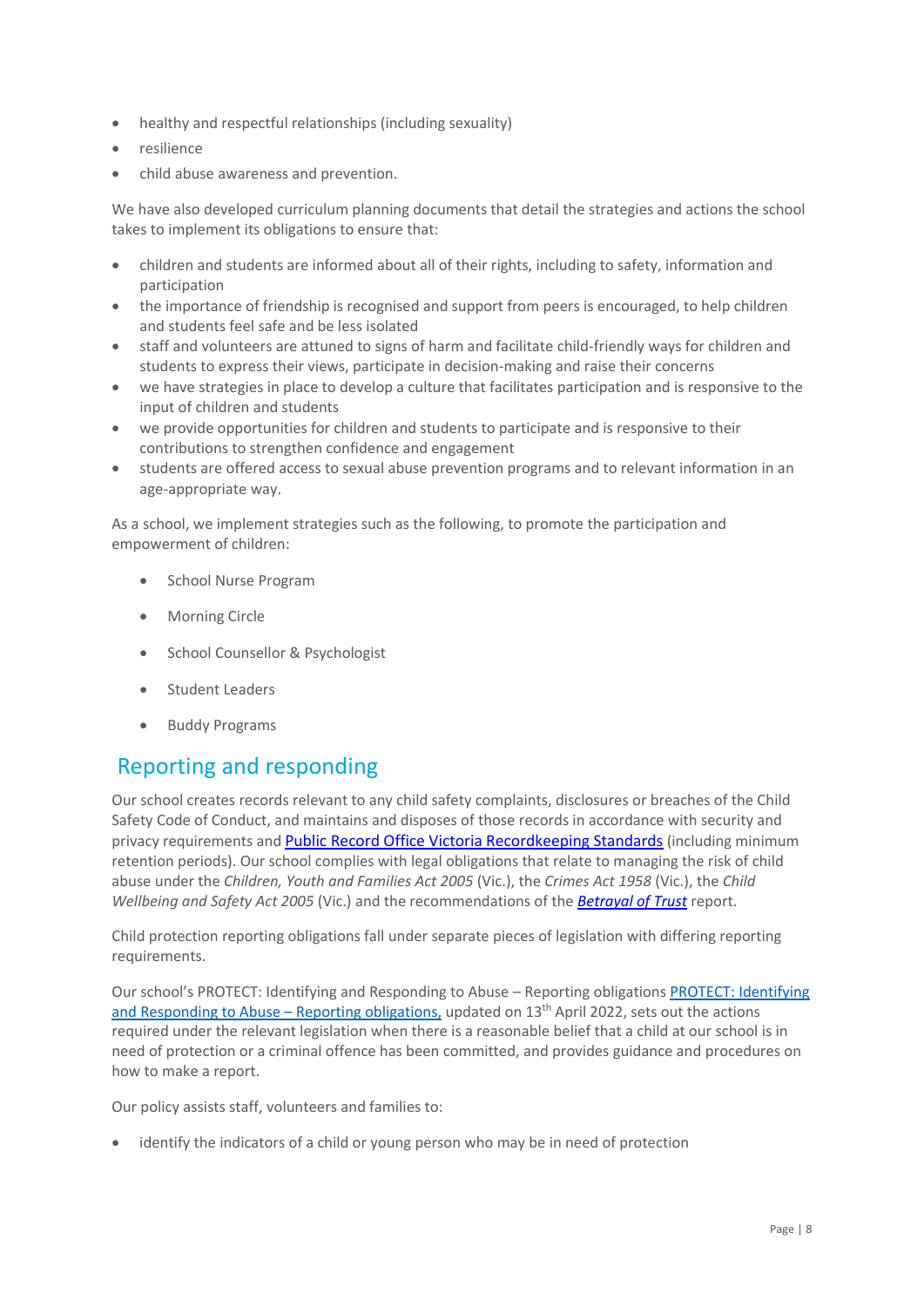- understand how a reasonable belief is formed under the reportable conduct scheme as well as mandatory reporting
- make a report of a child or young person who may be in need of protection
- comply with mandatory reporting obligations under child protection law, and their legal obligations relating to child abuse and grooming under criminal law
- understand and comply with information sharing and recordkeeping obligations
- comply with reporting obligations under the reportable conduct scheme including obligations to report and investigate allegations of reportable conduct.

Our school has also established additional internal procedures and processes to help ensure that appropriate action is taken to prevent, identify and respond to concerns about the wellbeing and/or safety of a student.

Our school is a prescribed Information Sharing Entity (ISE) meaning that, where legislated requirements are met, it is able to share confidential information with other ISEs to promote child wellbeing or safety under the CISS or FVISS.

At St Anthony's, if any member of our school community has concerns for a child's safety they need to discuss, they can notify the school Principal, the Deputy Principal or the designated Child Safety and Wellbeing Lead/Officer, Lauren Caldow.

If the Principal or Child Safety and Wellbeing Officer is not available, then it should be discussed with a member of the school leadership team. Alternatively, any member of the school community may report directly to the responsible authority.

The staff member, supported by the Principal or designated Child Safety and Wellbeing Officer will follow the step-by-step guide to making a report as outlined in th[e Four Critical Actions for Schools: Responding](https://www.education.vic.gov.au/Documents/about/programs/health/protect/FourCriticalActions_ChildAbuse.pdf)  [to Incidents, Disclosures and Suspicions of Child Abuse.](https://www.education.vic.gov.au/Documents/about/programs/health/protect/FourCriticalActions_ChildAbuse.pdf)

# Screening and recruitment of school staff

St Anthony's will apply thorough and rigorous screening processes in the recruitment of employees and volunteers involved in child-connected work. Our commitment to child safety and wellbeing and our screening requirements are included in all advertisements for such employee, contractor and volunteer positions, and all applicants are provided with copies of the school's Child Safety Code of Conduct and the Child Safety and Wellbeing Policy.

Each job description for staff involved in child-connected work has a clear statement that sets out the requirements, duties and responsibilities regarding child safety and wellbeing for those in that role and the occupant's essential qualifications, experience and attributes in relation to child safety and wellbeing.

When recruiting and selecting employees, contractors and volunteers involved in child-connected work, we ensure that we gather, verify and record the following information about any person we propose to engage:

- confirm the applicant's Working with Children Check and National Police Check status and/or professional registration (as relevant)
- obtain proof of personal identity and any essential or relevant professional or other qualifications
- verify the applicant's history of work involving children
- obtain references that address the applicant's suitability for the job and working with children.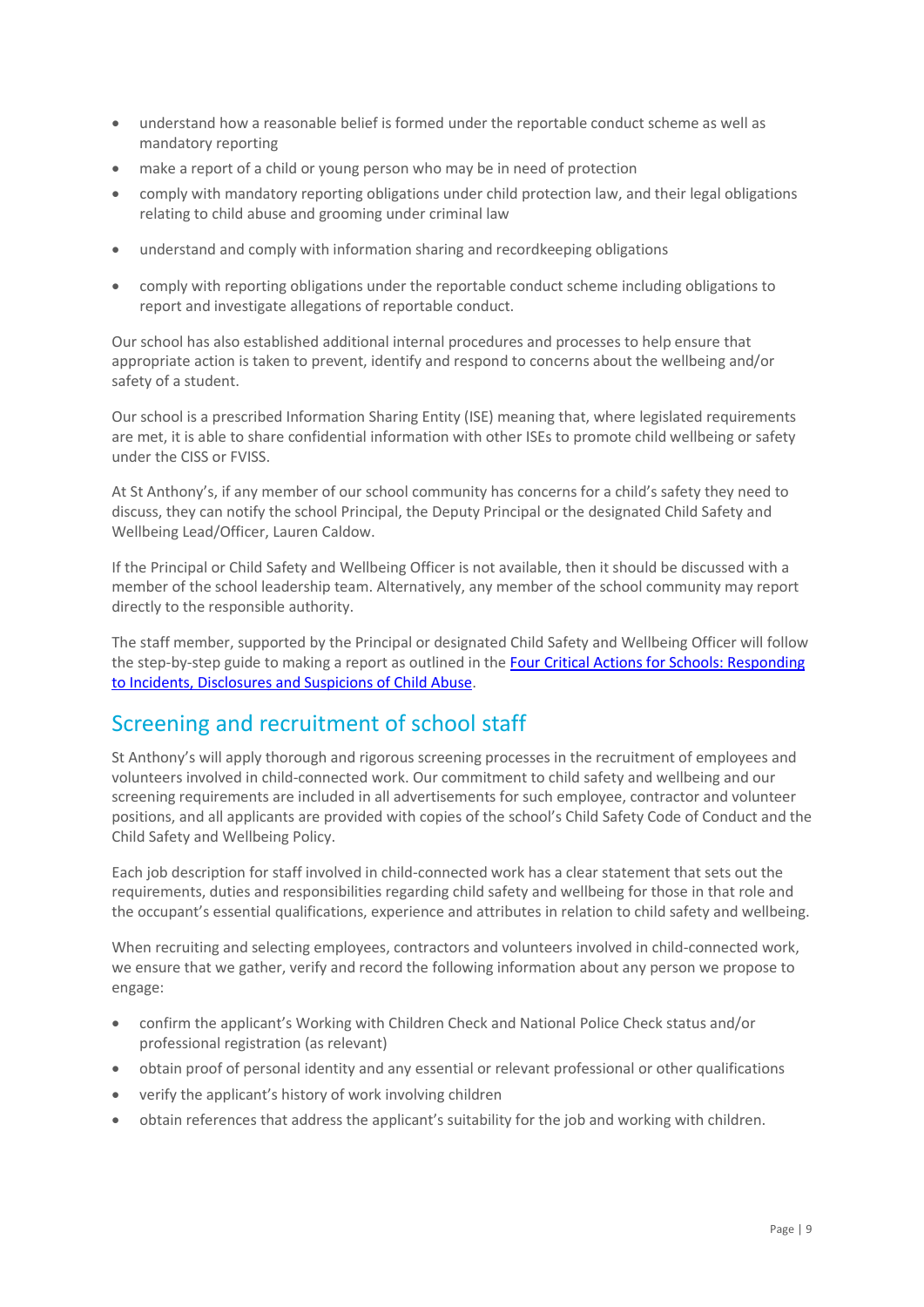We will also ensure that appropriate supervision or support arrangements are in place in relation to the induction of new school staff into the school's policies, codes, practices and procedures governing child safety and wellbeing and child-connected work.

We have procedures and processes for monitoring and assessing the continuing suitability of school staff and volunteers to work with children, including regular reviews of the status of Working with Children Checks and staff professional registration requirements such as Victorian Institute of Teaching (VIT) registration.

St Anthony's implements the following CECV guidelines:

- *Guidelines on the Employment of Staff in Catholic Schools*
- *Guidelines on the Engagement of Volunteers in Catholic Schools*
- *Guidelines on the Engagement of Contractors in Catholic Schools*
- *NDIS/External Providers: Guidelines for Schools*.

*\*Please refer to the St Anthony's Recruitment Policy for further information.* 

### Child safety and wellbeing – education and training for school staff

St Anthony's provides employees, volunteers and clergy with regular and appropriate opportunities to develop their knowledge of, openness to and ability to address child safety and wellbeing matters. This includes induction, ongoing training and professional learning to ensure that everyone understands their professional and legal obligations and responsibilities, and the procedures for reporting suspicion of child abuse and neglect.

At least annually, our professional learning and training addresses:

- staff's individual and collective obligations and responsibilities for managing the risk of child abuse
- preventing, identifying and mitigating child abuse risks in the school environment without compromising a child or student's right to privacy, access to information, social connections and learning opportunities
- the reportable conduct scheme
- our school's current child safety standards (including this Policy, the Child Safety Code of Conduct and any other policies and procedures relating to child safety and wellbeing, including in relation to managing complaints and concerns related to child abuse)
- guidance on recognizing indicators of child harm including harm caused by other children and students
- guidance on responding effectively to issues of child safety and wellbeing and supporting colleagues who disclose harm
- guidance on how to build culturally safe environments for children and students
- guidance on their information sharing and recordkeeping obligations, including under th[e Public](https://prov.vic.gov.au/sites/default/files/files/documents/1906v1.0.pdf)  [Record Office Victoria Recordkeeping Standards.](https://prov.vic.gov.au/sites/default/files/files/documents/1906v1.0.pdf)

*\*Please refer to the St Anthony's Induction Policy for further information.*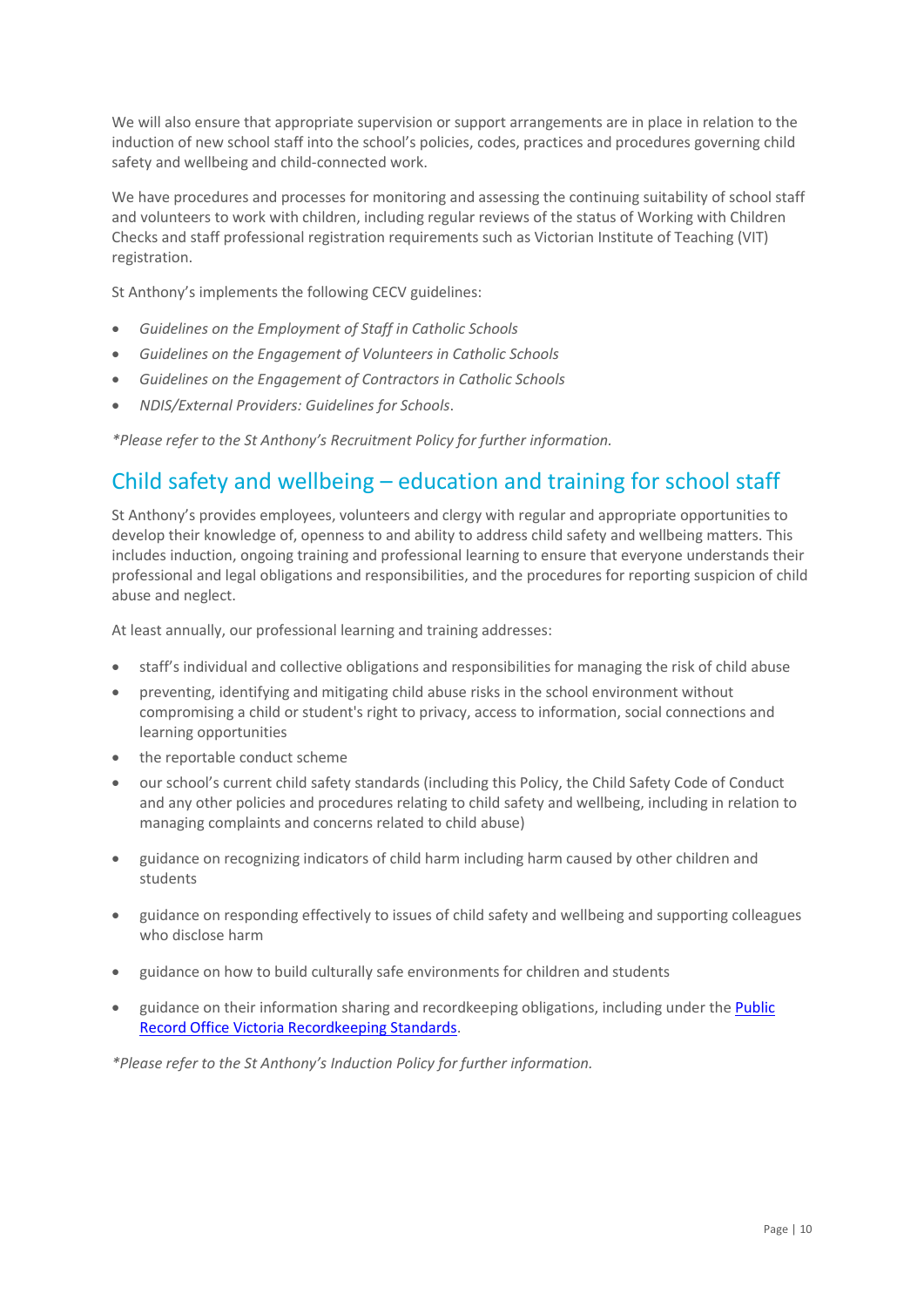# Diversity and equity – strategies and actions

At St Anthony's we are committed to ensuring that equity is upheld, and that diverse needs are respected in policy and practice. We aim to ensure that:

- all school staff and volunteers understand the diverse circumstances of children and students
- our school provides support and responds to vulnerable children and students
- children, students, staff, volunteers and the school community have access to information, support and complaints processes in ways that are culturally safe, accessible and easy to understand
- the school pays particular attention to the needs of students with disability, students from culturally and linguistically diverse backgrounds, students who are unable to live at home, international students, and LGBTIQ+ students
- the school pays particular attention to the needs of Aboriginal students and provides and promotes a culturally safe environment for them.

Our commitment to the protection of students is enabled in nurturing, respectful and safe communities where the uniqueness and sacred dignity of every young person are celebrated and they are able to flourish in their learning and development. We do this by implementing the following strategies:

- *Catholic Archdiocese of Melbourne – [Welcoming Each Other: Guidelines for Interfaith Education](http://www.cam1.org.au/eic/welcoming/index.html)  [in the Schools of the Archdiocese of Melbourne](http://www.cam1.org.au/eic/welcoming/index.html)*
- *Catholic Education Commission of Victoria (CECV) – [Aboriginal and Torres Strait Islander](https://www.cecv.catholic.edu.au/getmedia/bd494d6a-2d58-4f9b-94a2-85f3ab75e7ea/CECV-Aboriginal-and-Torres-Strait-Islander-Education-Action-Plan.aspx?ext=.pdf)  [Education Action Plan](https://www.cecv.catholic.edu.au/getmedia/bd494d6a-2d58-4f9b-94a2-85f3ab75e7ea/CECV-Aboriginal-and-Torres-Strait-Islander-Education-Action-Plan.aspx?ext=.pdf)*
- *CECV – [Aboriginal and Torres Strait Islander Perspectives](https://cevn.cecv.catholic.edu.au/Melb/Student-Support/Cultural-Diversity/ATSI-perspectives)*
- *CECV – [Assessing and Intervening with Impact](https://cevn.cecv.catholic.edu.au/Melb/Document-File/Students-Support/Practices/Assessing-and-intervening-with-impact)*
- *CECV – [Guidelines for Supporting New Arrivals and Refugees](https://www.cecv.catholic.edu.au/getmedia/b1a8935d-5f90-45e6-bb28-828e23c83366/CECV-Guidelines-for-New-Arrivals-and-Refugees-2020-2022.aspx?ext=.pdf)*
- *CECV – [Intervention Framework](https://www.cecv.catholic.edu.au/getmedia/757e80aa-1c1a-4510-8d8a-f1ca72a92adb/CECV-Intervention-Framework-2021-overview.aspx?ext=.pdf)*
- *CECV – [Parent Guide to Program Support Groups](https://www.cecv.catholic.edu.au/getmedia/8067c3e8-72f0-402c-9b78-60450b06c689/Parent-Guide-to-Program-Support-Groups.aspx?ext=.pdf)*
- *CECV – [Personal Care Support in Schools](https://www.cecv.catholic.edu.au/getmedia/56a1892e-fc3f-45f8-b057-daa8dd462dfd/CECV-Personal-Care-Support-in-Schools.aspx?ext=.pdf)*
- *CECV – [Positive Behaviour Guidelines](https://www.cecv.catholic.edu.au/getmedia/bc1d235d-9a98-4bb4-b3ac-84b50fa7c639/CECV-Positive-Behaviour-Guidelines_FINAL2.aspx?ext=.pdf)*
- *Catholic Education Melbourne (CEM) – Horizons of Hope – [Vision, Context, Strategy, Practice](https://cevn.cecv.catholic.edu.au/Melb/Curriculum/Horizons-of-Hope)*
- *CEM – [Identity and Growth: A perspective for Catholic schools](https://cevn.cecv.catholic.edu.au/Melb/MI/Identity-Growth)*
- *Edmund Rice Education Australia (EREA) – [Live Life to the Full: EREA Safe & Inclusive Learning](https://www.erea.edu.au/wp-content/uploads/2020/09/Safe_and_inclusive_Resource.pdf)  [Communities Statement](https://www.erea.edu.au/wp-content/uploads/2020/09/Safe_and_inclusive_Resource.pdf)*
- *MACS – [Religious Education Curriculum](https://resource-macs.com/)*
- *National Catholic Education Commission – Framework for [Student Faith Formation in Catholic](https://www.ncec.catholic.edu.au/doclink/student-faith-formation-in-catholic-schools-february-2022/eyJ0eXAiOiJKV1QiLCJhbGciOiJIUzI1NiJ9.eyJzdWIiOiJzdHVkZW50LWZhaXRoLWZvcm1hdGlvbi1pbi1jYXRob2xpYy1zY2hvb2xzLWZlYnJ1YXJ5LTIwMjIiLCJpYXQiOjE2NDQyNzM3NTYsImV4cCI6MTY0NDM2MDE1Nn0.jGLDyhU7PGuIaDiSI4Pv5ODo78qVCxDaI9e5o0m7CVg)  [Schools](https://www.ncec.catholic.edu.au/doclink/student-faith-formation-in-catholic-schools-february-2022/eyJ0eXAiOiJKV1QiLCJhbGciOiJIUzI1NiJ9.eyJzdWIiOiJzdHVkZW50LWZhaXRoLWZvcm1hdGlvbi1pbi1jYXRob2xpYy1zY2hvb2xzLWZlYnJ1YXJ5LTIwMjIiLCJpYXQiOjE2NDQyNzM3NTYsImV4cCI6MTY0NDM2MDE1Nn0.jGLDyhU7PGuIaDiSI4Pv5ODo78qVCxDaI9e5o0m7CVg)*
- *[Victorian Curriculum F](https://victoriancurriculum.vcaa.vic.edu.au/)–10*
- *Victorian Department of Education and Training (DET) [Out-of-Home Care Education Commitment](https://www.cecv.catholic.edu.au/getmedia/11631bac-6208-4324-887e-0aca88189126/OoHC-Education-Commitment.aspx?ext=.pdf)*
- *Victorian DET – [Resilience, Rights and Respectful Relationships,](https://fuse.education.vic.gov.au/ResourcePackage/ByPin?pin=2JZX4R) incorporating a Catholic context*

### Family engagement – strategies and actions

St Anthony's ensures that families, carers and other members of the school community are informed about relevant child safety and wellbeing matters and are involved in the promotion of child safety and wellbeing at the school. We aim to ensure that:

- families participate in decisions relating to child safety and wellbeing which affect their child
- we engage and openly communicate with families, carers and other members of the school community about our child safe approach
- all members of the school community have access to information relating to child safety and wellbeing
- families, carers and other members of the school community have the opportunity to provide input into the development and review of the school's child safety and wellbeing policies and practices
- families, carers and other members of the school community are informed about the operations and governance of the school in relation to child safety and wellbeing.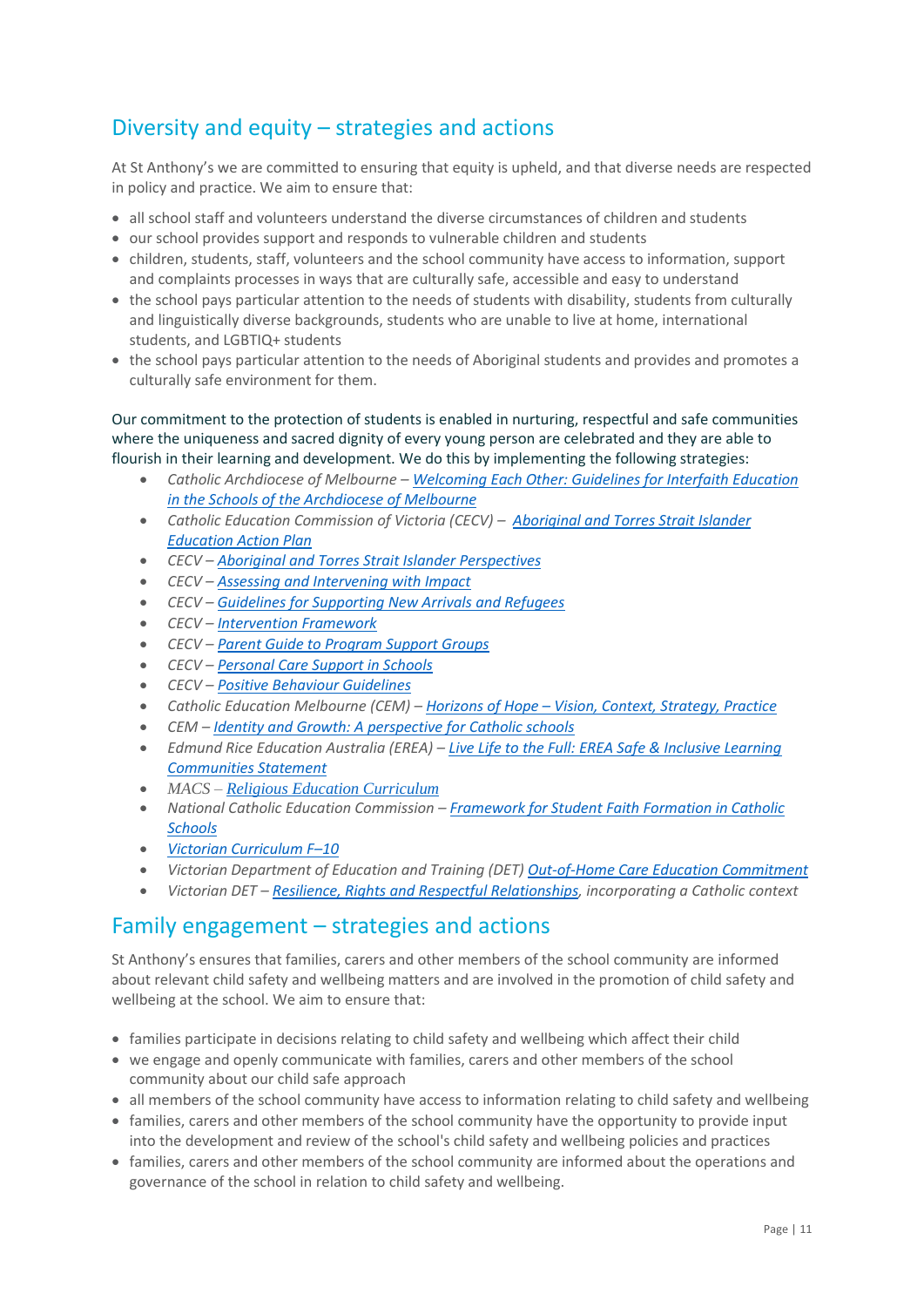St Anthony's is committed to the ongoing engagement with the wider school community. This is evident through parent information sessions, Operoo notifications, our website, weekly newsletter articles and parent support group meetings.

### Risk management

At St Anthony's, we are committed to proactively and systematically identifying and assessing risks to student safety across our whole school environment, and reducing or eliminating (where possible) all potential sources of harm. We document, implement, monitor and annually review our risks and risk management strategies for child safety and wellbeing, evaluate the effectiveness of the implementation of our risk controls and ensure that the strategies change as needed and as new risks arise.

The Child Safety Team, in consultation with the OHS Representative and Executive Leadership Team, are responsible for identifying and managing risks related to child safety.

### Relevant legislation

- *Children, Youth and Families Act 2005* (Vic.)
- *Child Wellbeing and Safety Act 2005* (Vic.)
- *Worker Screening Act 2020* (Vic.)
- *Education and Training Reform Act 2006* (Vic.)
- *Education and Training Reform Regulations 2017* (Vic.)
- *Equal Opportunity Act 2010* (Vic.)
- *Privacy Act 1988* (Cth)
- *Public Records Act 1973* (Vic)
- *Crimes Act 1958* (Vic.) Three new criminal offences have been introduced under this Act:
- 1. [Failure to disclose offence:](https://www.justice.vic.gov.au/safer-communities/protecting-children-and-families/failure-to-disclose-offence#%3A~%3Atext%3DIn%202014%2C%20the%20law%20in%20Victoria%20was%20changed%2Coffended%20against%20a%20child%20under%2016%20in%20Victoria) Any adult who forms a reasonable belief that a sexual offence has been committed by an adult against a child under 16 has an obligation to report that information to police. Failure to disclose the information to police is a criminal offence.
- 2. [Failure to protect offence:](https://www.justice.vic.gov.au/safer-communities/protecting-children-and-families/failure-to-protect-a-new-criminal-offence-to#%3A~%3Atext%3DFailure%20to%20protect%3A%20a%20new%20criminal%20offence%20to%2Cfrom%20sexual%20abuse%20and%20exposure%20to%20sexual%20offenders) This offence will apply where there is a substantial risk that a child under the age of 16 under the care, supervision or authority of a relevant organisation will become a victim of a sexual offence committed by an adult associated with that organisation. A person in a position of authority in the organisation will commit the offence if they know of the risk of abuse and have the power or responsibility to reduce or remove the risk, but negligently fail to do so.
- 3. [Grooming offence:](https://www.justice.vic.gov.au/safer-communities/protecting-children-and-families/grooming-offence) This offence targets predatory conduct designed to facilitate later sexual activity with a child. Grooming can be conducted in person or online, for example via interaction through social media, web forums and emails.

# Related policies

#### **Catholic Education Commission of Victoria Ltd (CECV) guidelines**

- [CECV Guidelines on the Employment of Staff in Catholic Schools](https://www.cecv.catholic.edu.au/getmedia/0393d7fb-2fb9-4e48-a05e-56b703dd62eb/Employment-Guidelines.aspx)
- [CECV Guidelines on the Engagement of Volunteers in Catholic Schools](https://www.cecv.catholic.edu.au/Media-Files/IR/Policies-Guidelines/Volunteers/Guidelines-on-the-Engagement-of-Volunteers.aspx)
- [CECV Guidelines on the Engagement of Contractors in Catholic Schools](https://www.cecv.catholic.edu.au/Media-Files/IR/Policies-Guidelines/Staff,-Contractors,-Volunteers/Contractor-Guidelines.aspx)
- [CECV NDIS/External Providers: Guidelines for Schools](https://www.cecv.catholic.edu.au/getmedia/cec12bdf-5e03-4d3a-ac47-504fe084f415/NDIS-External-Providers-Guidelines.aspx?ext=.pdf)
- [CECV Positive Behaviour Guidelines](https://www.cecv.catholic.edu.au/getmedia/bc1d235d-9a98-4bb4-b3ac-84b50fa7c639/CECV-Positive-Behaviour-Guidelines_FINAL2.aspx?ext=.pdf)

#### **School policies**

• [Child Safety Code of Conduct](https://www.sameltonsth.catholic.edu.au/resource/st-anthonys-child-safety-code-of-conduct/)